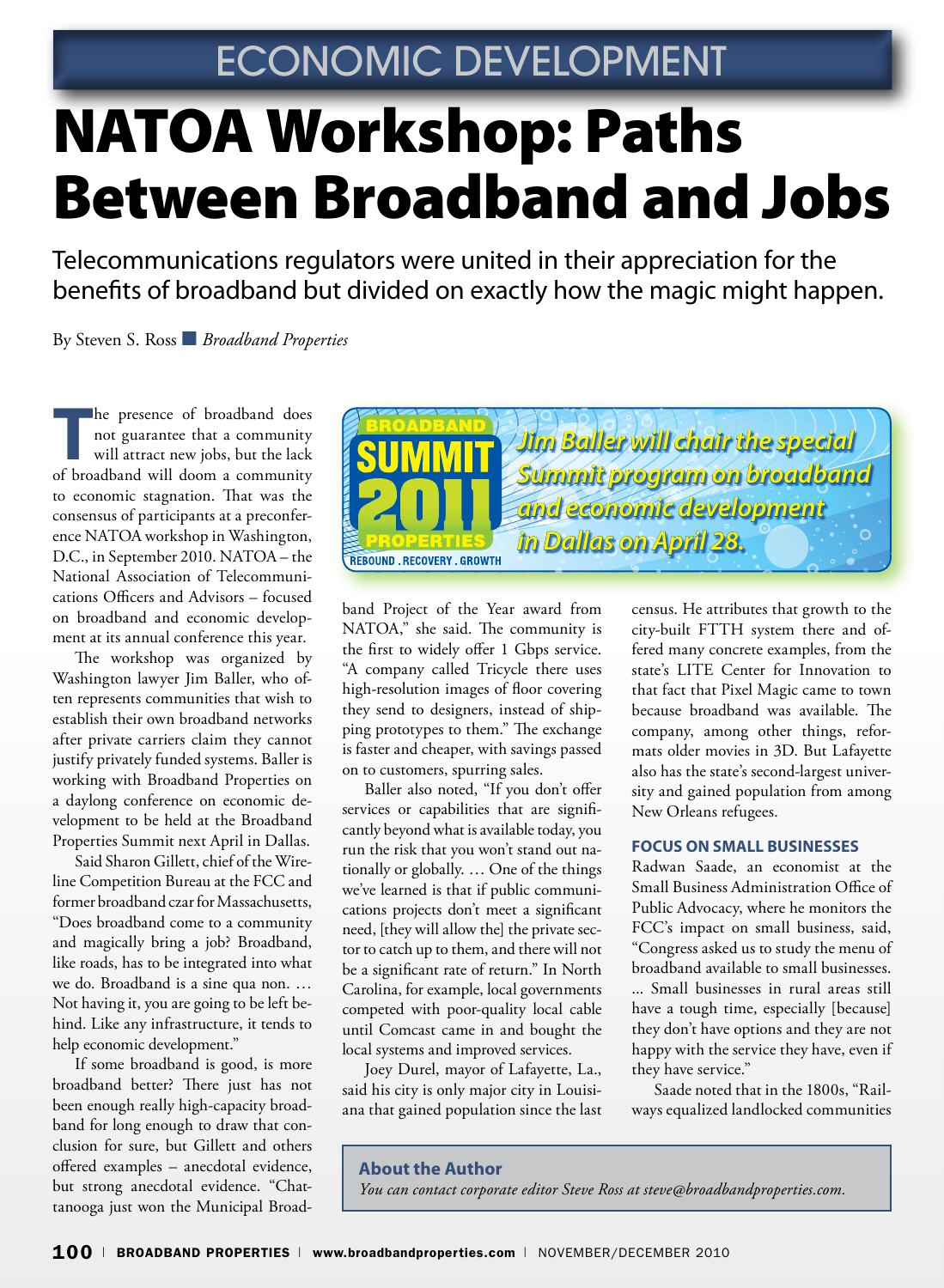### ECONOMIC DEVELOPMENT



Left to right, Jim Baller (standing), Sharon Gillett, Radwan Saade, Michael Calabrese.

for more details about the Small Business Administration's findings.

#### **WHAT THE FCC CAN DO**

Gillett said the FCC has a number of levers to move the industry and thus to promote change:

• Availability: Chapter 8 of the National Broadband Plan found that there is a rural divide. Two-thirds of those without broadband are in areas served by major carriers – AT&T, Verizon, Qwest, CenturyLink – and the rest are in areas served by smaller telcos.



Jane Smith Patterson, executive director, e-NC, said her state agency doesn't allow anchor institutions in North Carolina to form separate, "siloed" networks.

with water-shore communities. Broadband should do the same. It is transformative." Soon after the 1996 Telecom Act, small Internet providers using leased lines numbered in the thousands, but all 7,000 were soon gone after regulatory and court decisions allowed incumbents to refuse to rent their lines to non-facilities-based carriers.

"Now there is another opportunity. All the grants from RUS and NTIA have one request in common – open access. Competition is important. Access is crucial for competition…. When Amazon started it did well … [but] it did

*Does broadband come to a community and magically bring jobs? Broadband, like roads, has to be integrated into what we do.*

much better when broadband became available."

Saade noted that FCC Docket 10188 covers issues of importance to small businesses and what needs to be done in the National Broadband Plan to help them. "Even the 4x1 [4 Mbps down, 1 Mbps up] is not there yet," he said. "The FCC itself notes that 14 to 24 million Americans still lack high-speed Internet, and the probability they will get it soon is bleak."

See "Small Businesses Want More Broadband Competition" in this issue

- Adoption: If we build it, will they come? Schools, like libraries, can now open after hours to allow public use of their E-rate–funded broadband connections. Some schools had already done that under a temporary ruling. When the coal mine disaster in West Virginia happened during spring break, government used the nearby school as a command center.
- Sustainable broadband grants: The FCC is watching these stimulusfunded grants to see how they play out. "Lifeline [the USF-funded pro-



Panel presenting economic development case studies, left to right: Joey Durel, mayor of Lafayette, La.; Don Means, founder, Fiber to the Library Initiative; Cindy Parr, Carroll Cable Regulatory Commission; Ed Hemminger, CIO, Ontario County, N.Y.; Ira Levy, CIO, Howard County, Md.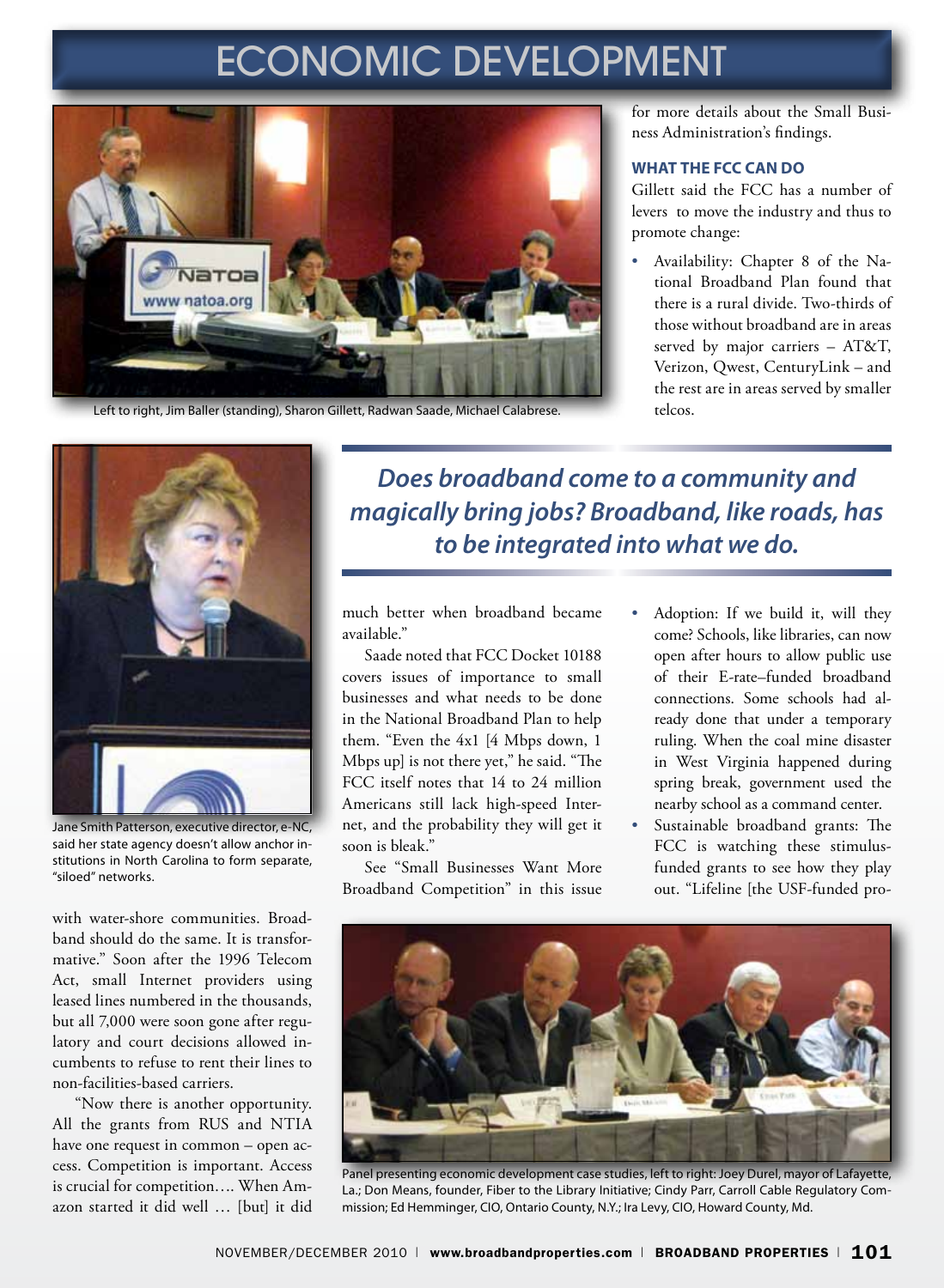*Small businesses in rural areas still have a tough time, especially [because] they don't have options and they are not happy with the service they have, even if they have service.*

gram] provides a subsidy for [voice] telephone service; we want to expand it into broadband, so we're looking at how things work out," Gillett said.

Speed: Gillett recognized different opinions about the need for speed. "There are the skeptics, the all-out broadband [advocates], and then there is a third idea – that broadband is an ecosystem that is targeted to whatever we have today. If the ecosystem has 4 Mbps and you target for 100 … there is a sweet spot." However, she agreed with one questioner who asked whether, if the rest of the world has 1 Gbps speeds and the United States does not, Americans would be at a disadvantage. "Innovation often happens at the bleeding edge," she said. "The National Broadband Plan says Congress should make clear that local governments can build broadband networks. Federal and state policies should facilitate demand aggregation when it is possible and economic to

### **Conferees' Concerns and Observations**

In the discussion at the workshop, conferees raised a number of issues. Their comments included the following:

- More resources must be devoted to training ordinary citizens as well as businesspeople in using broadband services.
- State and local officials often "don't get it," and broadband advocates have trouble explaining broadband's benefits.
- Franchise operators often have provided broadband free to public institutions as part of franchise negotiations. Minneapolis-St. Paul school districts, for instance, have some of the best broadband around. Now there is concern there that they will not be able keep it upon franchise renewal.
- We need new ways to permanently fund public access and economic development, no matter what the technology might be.
- Too many communities are hostile to wireless towers.
- Profit is not the best public metric, even when imposed by the private sector. We don't think of public safety in terms of the dollars it brings in. Still, a public network does have to have a moneymaking component. It needs to make money because taxpayers don't want taxes raised.
- Of the models linking broadband and jobs, none are quite right, but it is important to understand how to calculate indirect employment effects, including service jobs and so forth.
- State public utilities commissions, rather than the FCC, are often the biggest problem.
- Lawyers' lack of understanding of public/private partnerships is one of the biggest barriers. If they can't write laws to accommodate these partnerships, county commissioners can't vote to approve them.

do so. E-rate now allows leasing of dark fiber of any regulatory classification of anchor institutions." Proposed rules, she said, include "a complicated section on incremental costs and allocation of costs to users … especially if you build more capacity than you need right now."

Affordability, especially for small businesses: A survey by Gillett's office at FCC found that small businesses, especially those with 10 employees or more, were very nervous about broadband costs. Because 4x1 actual speed for households (which, Gillett admits, is more like 8 Mbps advertised) is a national target, businesses figure they need at least that speed to be competitive and take advantage of new broadband services. "A small medical practice with four practitioners needs 10 Mbps," she said. The FCC has two proceedings open now – Docket S10188 on small-business needs and a special-access docket on T1 and T3 services, which has been open for years. The special-access docket is examining whether regulation is working to keep prices reasonable. Currently, special-access circuits are more regulated than others; Ethernet-based services fall under a different regulatory regime.

### **ARE JOBS THE ONLY GOAL?**

Baller, who represents NATOA on issues such as these, provocatively noted that "when we talk about economic development, we talk about jobs, but you can have 'successful' economic development without more jobs. [There is a] North Carolina company doing textile design that does better by using [broadbandenabled] labor from overseas." That company might not exist at all without broadband, or it might be less secure against competition.

Baller asked what a community like Bristol, Va., could have done when all the industries it relied on were in distress – coal, textiles and tobacco. The downtown was boarded up, and the whole region was in decline until the city built its FTTH system.

"Bristol's broadband service take rate is 62 to 65 percent, and the city has begun to attract major new businesses with hundreds of jobs. Two companies alone